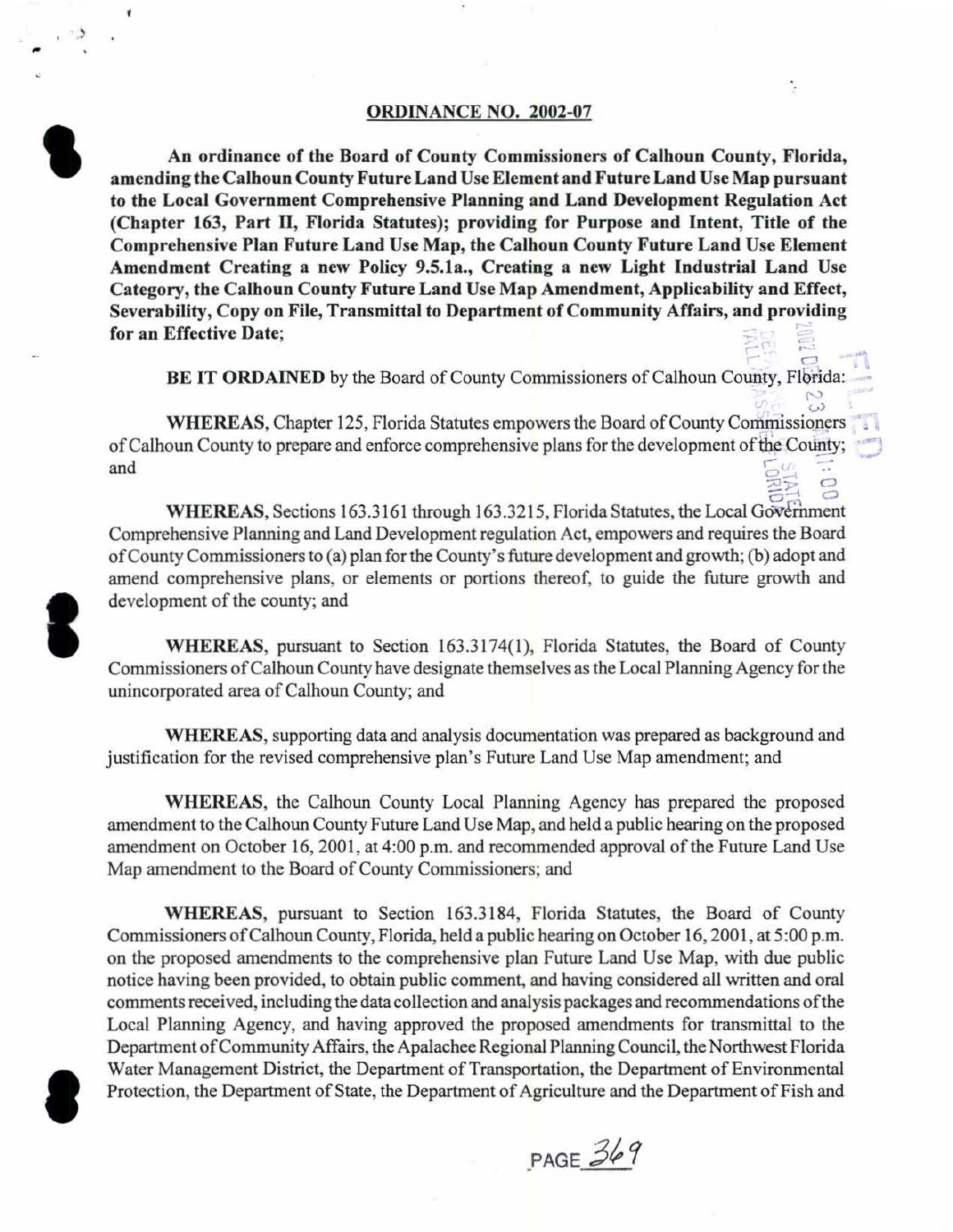Wildlife Conservation Commission, for review and comment on; and

WHEREAS, the Department of Community Affairs, by letter dated April 25, 2002, transmitted its objections, recommendations, and comments on the proposed amendment of the Calhoun County Comprehensive Plan Future Land Use Map; and

¢,

WHEREAS, the amended version of the comprehensive plan was reviewed and the supporting data and analysis was revised in view of the objections, recommendations, and comments by the Department of Community Affairs; and

WHEREAS, pursuant to Section 163.3184, Florida Statutes, on May 21 , 2002 the Board of County Commissioners of Calhoun County, Florida, held a public hearing, with due public notice having been provided, on the amended version of comprehensive plan Future Land Use Map; and

WHEREAS, pursuant to Section 163.3184, Florida Statutes, the Board of County Commissioners of Calhoun County, Florida, held a public hearing on May 21, 2002, at 5:00 p.m. on the proposed amendments to the comprehensive plan Future Land Use Map, with due public notice having been provided, to obtain public comment, and having considered all written and oral comments received, including the data collection and analysis packages and recommendations of the Local Planning Agency and of the Department of Community Affairs Objections, Recommendations and Comments Report (ORC), and having adopted and approved the proposed amendments for transmittal to the Department of Community Affairs, the Apalachee Regional Planning Council, the Northwest Florida Water Management District, the Department of Transportation, the Department of Environmental Protection, the Department of State, the Department of Agriculture and the Department of Fish and Wildlife Conservation Commission, for review and comment on; and

WHEREAS, the Department of Community Affairs, by Notice dated September 4, 2002, Published its Notice of Intent to Find the Amendment NOT in Compliance; and

WHEREAS, Calhoun County following negotiations with the Department of Community Affairs and having reached a settlement with the Department of Community affairs, Calhoun County adopted the Stipulated Settlement Agreement for DOAH Case No. 02-3626 GM, with the Department of Community Affairs, on December 17, 2002, addressing all of the issues raised in the Department's Notice of Intent to Find the Amendment NOT in Compliance; and

WHEREAS, the Board of County Commissioners of Calhoun County, Florida, further considered all oral and written comments received during the public hearings, including the data collection and analysis packages, the recommendations of Local Planning Agency, and objections, recommendation, and comments of the Department of Community Affairs, and the conditions of the Stipulated Settlement Agreement; and

WHEREAS, in exercise of its authority the Board of County Commissioners of Calhoun County, Florida, has determined it necessary and desirable to adopt the amended Future Land Use Map to encourage the most appropriate use of land, water and resources, consistent with the public interest; and deal effectively with future issues that may result from the use and development ofland



*PAGE 370*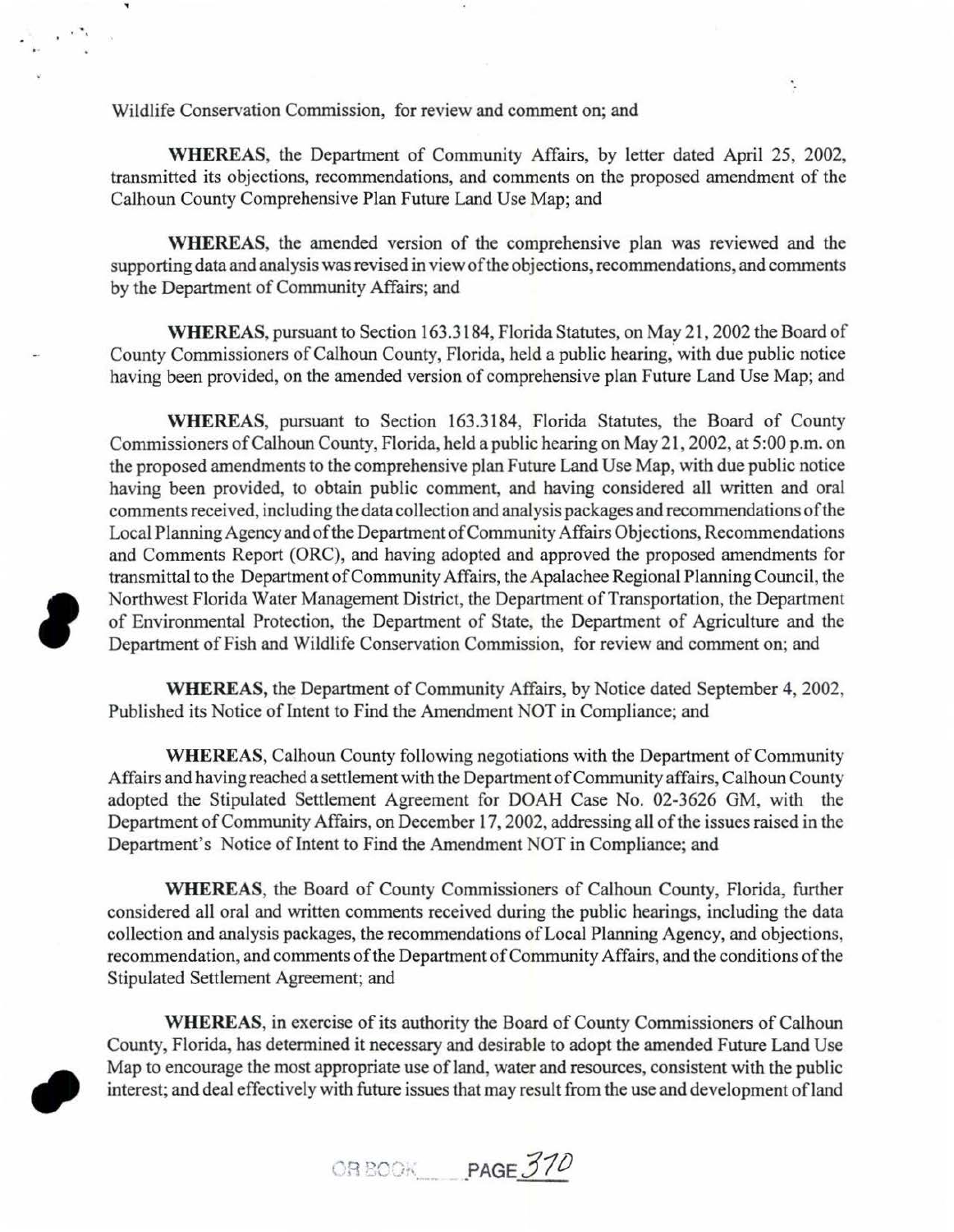within Calhoun County.

NOW, THEREFORE, BE IT ORDAINED by the Board of County Commissioners of Calhoun County, Florida, as follows:

### Section 1. Purpose and Intent.

This Ordinance is enacted to carry out the purpose and intent of, and exercise the authority set out in, the Local Government Comprehensive Planning and Land Development Regulation Act, Sections 163.3161 through 163.3215, Florida Statutes, and Chapter 125, Florida Statutes, as amended;

## Section 2. Title of Comprehensive Plan Future Land Use Map.

The revised version of the Future Land Use Map of the Comprehensive Plan for Calhoun County, Florida, shall be entitled "The 2000-2010 Calhoun County Future Land Use Map as adopted 05-15-2001, amended 12-17-2002."

## Section 3. Calhoun County Future Land Use Element Amendment.

The Future Land Use Element of the Calhoun County Comprehensive Plan is hereby amended to Create a new Policy 9.5.la., Creating a new Light Industrial Land Use Category.

### Section 4. Calhoun County Future Land Use Map Amendment.

The Future Land Use Map of the Calhoun County Comprehensive Plan is hereby amended to include the Map attached and incorporated herein. The amendment changes approximately 120 acres from Industrial to Light Industrial Land Use. This property is located South of Highway 20, West of the intersection of Highway 20 and Silas Green Road, approximately 5 miles West of Blountstown in Section 4, Township 1 South, Range 9 West.

# Section 5. Applicability and Effect.

The applicability and effect of the Calhoun County Comprehensive Plan shall be as provided by the Local Government Comprehensive Planning and Land Development Regulation Act, Sections 163.3161 through 163.3215, Florida Statutes, and this Ordinance.

# Section 6. Severability.

If any provision or portion of this Ordinance is declared by any court of competent jurisdiction to be void, unconstitutional, or unenforceable, then all remaining provisions and portions of this Ordinance shall remain in full force and effect.

### Section 7. Copy on File.

A certified copy of the enacting ordinance, as well as certified copies of the 2000-2010 Calhoun County Comprehensive Plan and Future Land Use Map as amended shall be filed with the Clerk of the Circuit Court of Calhoun County, Florida, and copies shall be made available to the public for a reasonable publication charge.

## Section 8. Transmittal to Department of Community Affairs .

Pursuant to Section 163.3184, Florida Statutes, the Calhoun County Commission hereby

PAGE 37/